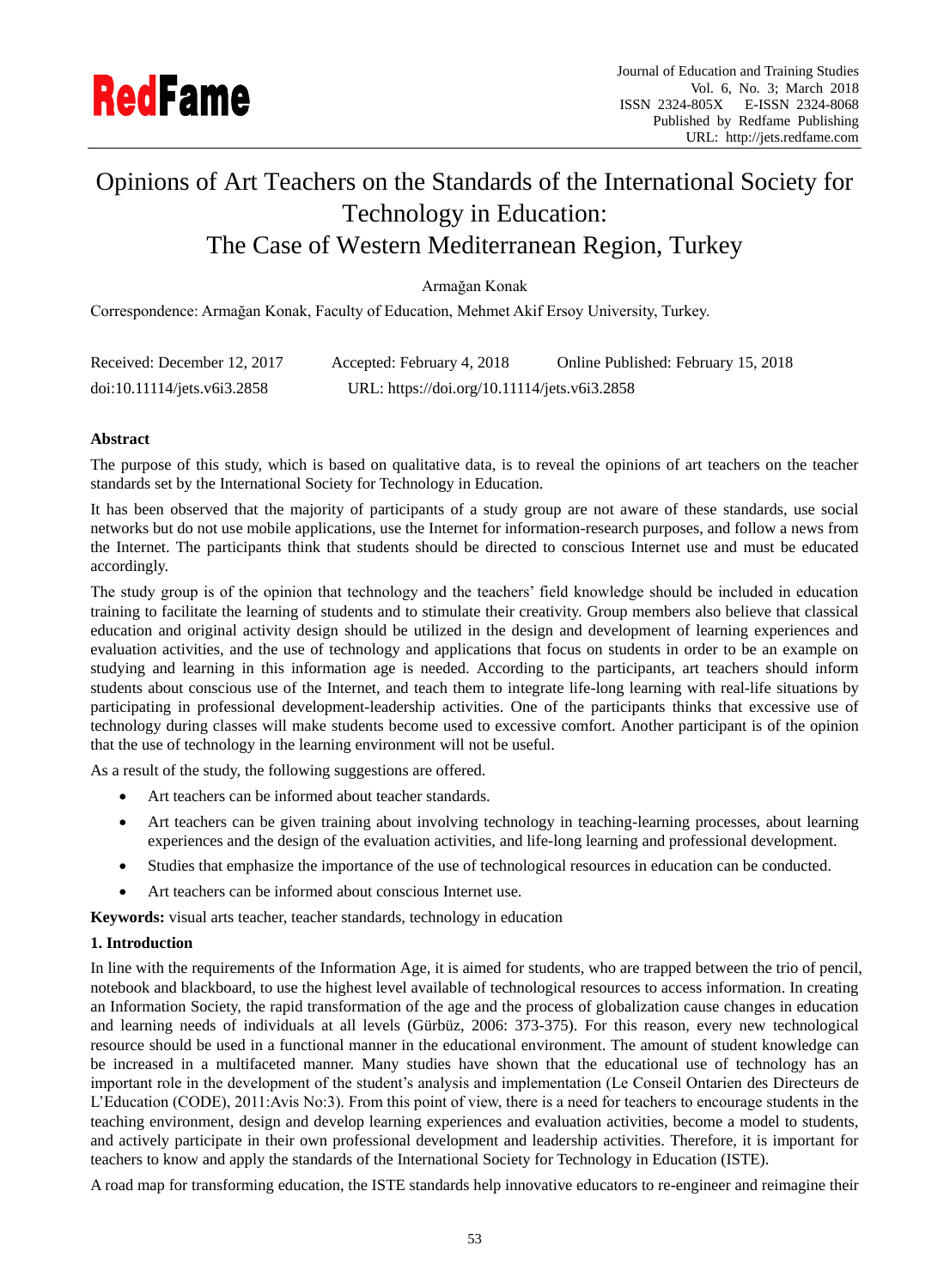classrooms and schools for digital-age learning. They are a guide for amplifying and empowering learning, no matter where you are on the journey to the effective and meaningful integration of ed tech (Free ISTE Standards for Educators Resource).

The degree to which art teachers consider themselves adequate within the framework of the Standards of the ISTE constitutes the problem case of this study.

The aim of the study set out in the framework of the problem case is to determine opinions of a study group of art teachers on the teacher standards regarding the education technologies determined by the ISTE. In the study, a semi-structured interview method was applied.

## **2. Method**

#### *2.1 Research Model*

This is a case study based on qualitative data and in this study a semi-structured interview technique was used. In this study, the opinions of art teachers about the teacher standards set by the ISTE were used. For this purpose, a semi-structured interview method was applied. Semi-structured interviews have been based because of their certain level of standard and flexibility, which are based on writing and completing tests and helping to remove limitations in the questionnaires and obtain in-depth information on a specific topic (Yıldırım ve Şimşek, 2008). The interview form was developed by the researcher. The data were collected from a total of 15 art teachers.

#### *2.2 Study Group*

The study group for this research consists of a total of 15 art teachers who graduated from the Department of Art Teaching of a university located in the Western Mediterranean region of Turkey.

The demographic characteristics of the study group are given in Figures 1, 2, 3, 4 below.

The gender characteristics of the study group are given in Table 1 below.

Table 1. The Gender Features of the study group

The study group consisted of six female and nine male participants.

The information on the grade-point average of the study group is given in Table 2 below.

Table 2. Grade Average of the study group

| Quantity | <b>Grade Average</b> |
|----------|----------------------|
|          | 3.01-3.50            |
| 6        | $2.51 - 3.00$        |
|          | $2.00 - 2.50$        |

Two of the participants in the study group have a grade average of 2.00-2.50; 6, 2.51-3.00; and 7, 3.01-3.50.

Information on the social networking sites used by the study group is shown in Table 3 below.

Table 3. The study group's Use of Social Networking Sites

| <b>Social Networking Site</b> | <b>Ouantity</b> |
|-------------------------------|-----------------|
| Facebook                      |                 |
| Twiter                        |                 |
| Isuu.com                      |                 |
| Sinefesto                     |                 |
| Onedio.com                    |                 |
| Not Using                     |                 |

Thirteen of the participants in the study group use social networking sites, while two of them do not use any of them. When we look at the distribution of social networking site users, it is seen that six of the participants use Facebook; four of them use Twitter; one of them uses *issuu.com*; one of them uses Sinefesto; and one of them uses *onedio.com.*

The information on mobile applications that the study group uses is shown in Table 4 below.

Table 4. The study group's Mobile Application Use

| <b>Mobil Application</b> | <b>Ouantity</b> |
|--------------------------|-----------------|
| Whatsapp                 |                 |
| Not Using                |                 |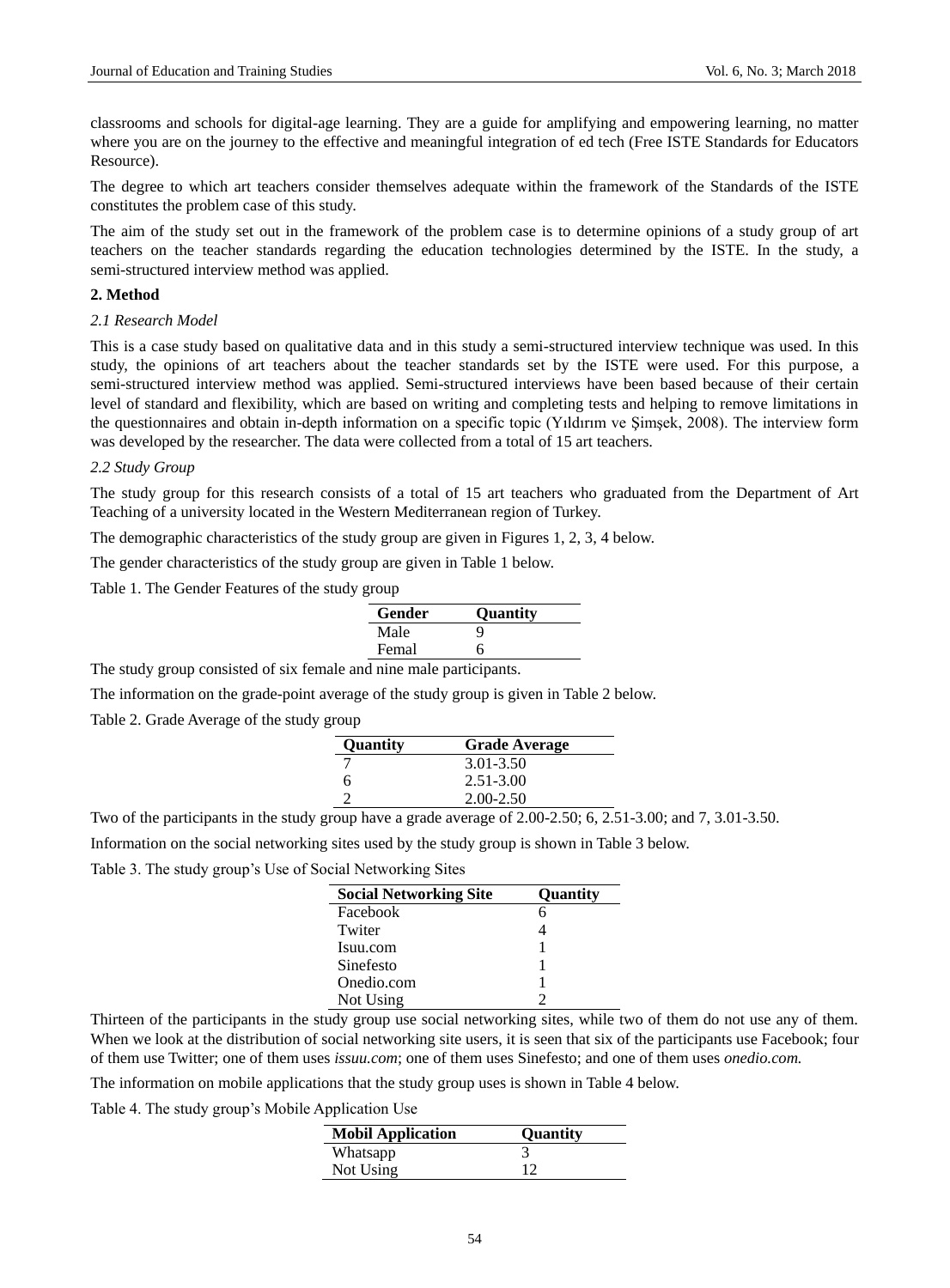Three of the participants in the study group use mobile applications and 12 do not.

The information on the purpose of the Internet use by the study group is given in Table 5 below.

Table 5. The study group's Purpose of Internet Use

| <b>Internet</b>       | <b>Ouantity</b> |
|-----------------------|-----------------|
| Research Information  |                 |
| Communacation-Sharing |                 |
| Folloving the Agenda  |                 |
| Entertaintment        |                 |

When we look at the group members' purpose of Internet use, we see that nine of them use it for research-information purposes; five for communication-sharing; five for receiving news; and four for entertainment purposes. Group members' use internet for multiple purposes.

Information about the study group's following the agenda on the Internet is given in Table 6 below.

Table 6. The study group's Use of the Internet for Following the Agenda

| <b>Following the Agenda</b> | <b>Ouantity</b> |
|-----------------------------|-----------------|
| Yes                         |                 |
| Nο                          |                 |

When the study group is considered in terms of using the Internet for following the agenda, it is seen that 12 of the participants follow the agenda on the Internet, and that three of them do not use the Internet for this purpose.

#### *2.3 Data Collection Tools*

In this study, an interview form developed by the researcher was used as the data collection tool. The interview form is composed of 10 questions to reveal the opinions of the art teachers regarding the teacher standards set by the ISTE. The questions were formed considering the following points of the art teachers;

- 1. Demographic characteristics (gender, grade average, use of social networking sites, use of mobile applications, purpose of Internet use, following the agenda on the Internet);
- 2. Facilitating students' learning and encouraging their creativity;
- 3. Designing and developing learning experiences and evaluation activities in line with the requirements of the Digital Age;
- 4. Being a model for studying and learning in the Information Age;
- 5. Encouraging individuals and setting an example for them regarding the responsibilities that they should have in the Information Society;
- 6. Participating in professional development and leadership activities.

## *2.4 Data Analysis*

In this respect, the interview form and the analysis of the obtained data were presented to an expert reviewer, and the feedback used to reassess and revise the form with the purpose of providing content validity (Yıldırım, Şimşek, 2008).

The interview form created by the researcher in order to collect the data was applied to 15 art each art teacher were recorded with the help of a voice recorder, after obtaining their permission. Each interview lasted approximately 20 minutes. The data obtained from the research were separated into themes and interpreted in the context of Descriptive Analysis, which is a Qualitative Analysis Method. Some art teachers' opinions are collected under several themes or more than one.

#### **3. Findings**

A total of eight themes were identified under five headings as a result of the analysis. The titles obtained in the analysis of the collected data in the interview with the art teacher are listed below.

- 1. Learning and encouragement of creativity.
- 2. Activity design and development.
- 3. Model for students.
- 4. Responsibility awareness.
- 5. Professional development.

The titles and themes emerging from the analysis of the data obtained from this study are presented in tabular form and the frequency analysis results for these themes are briefly summarized in the tables below.

Frequency distributions of the study group members' opinions on encouraging learning and creativity are presented in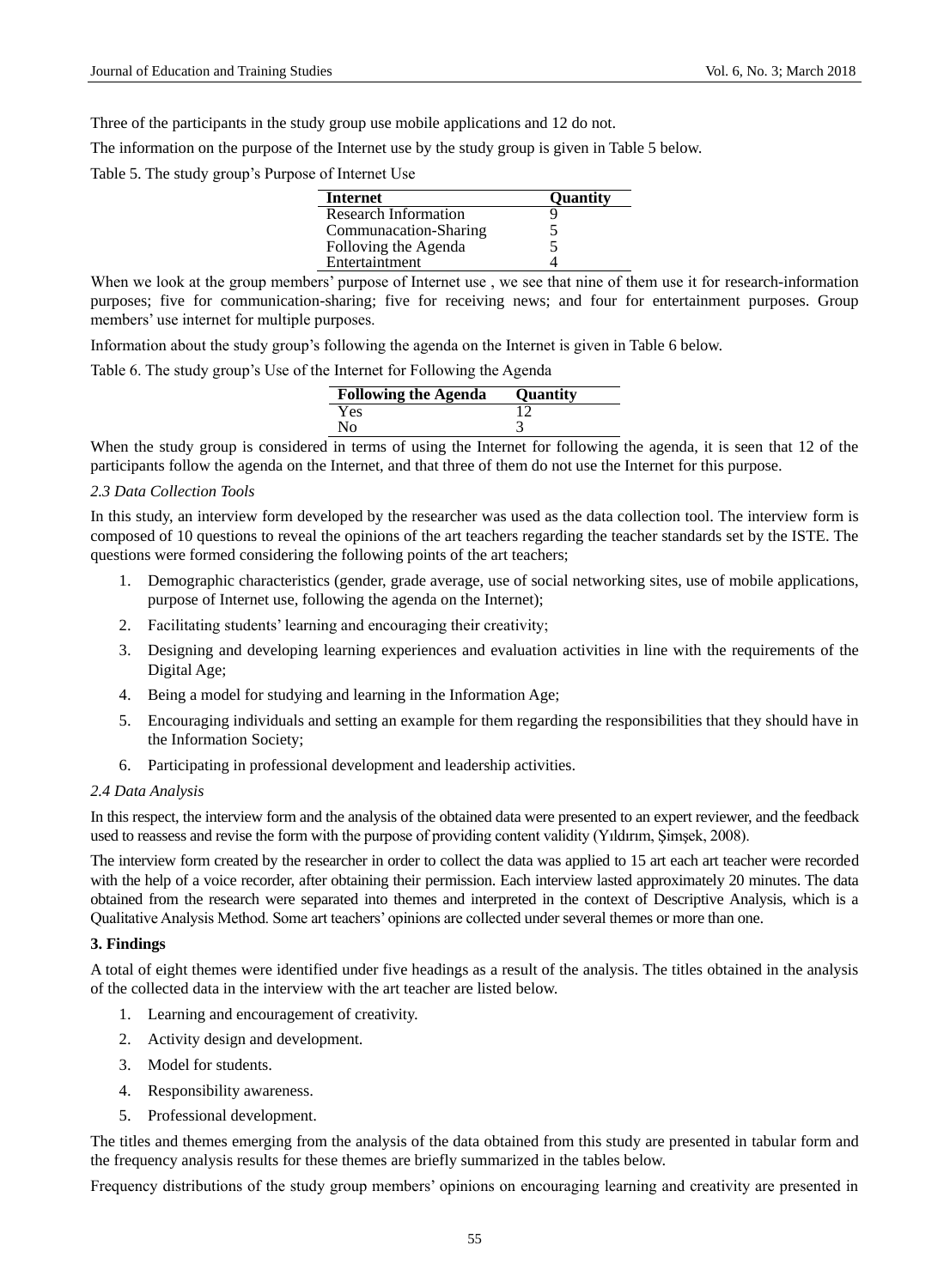#### Table 7 below.

| <b>Theme</b>       |    |  |
|--------------------|----|--|
| 1. Field knowledge |    |  |
| Self-assessment    |    |  |
| Technological      |    |  |
| comfort            |    |  |
| 2. Education       |    |  |
| Supplementary      | 11 |  |
| resources          |    |  |
| Assignments        |    |  |
| Sharing            |    |  |
| PC games           |    |  |

Table 7. Frequency Distributions of Opinions on Encouraging Learning And Creativity

The opinions of the study group members' on facilitating students learning and encouraging their creativity seem to accumulate under the themes of field knowledge and education.

Under the theme of field knowledge, one participant thinks that self-evaluation of the art teacher is important for encouraging students' learning and creativity, and one thinks that overuse of technological resources will create an addiction of comfort for the student instead of motivating him/her.

Under the theme of education, 11 participants think that the means of technology should be seen as a supplementary resource during the lesson, one participant thinks that technology should be used when giving student assignments, one thinks that technology should be used in sharing things regarding lessons, and one thinks that computer games should be used as lesson materials.

Frequency distributions of study group members' opinions for designing and developing activities are presented in Table 8 below.

|  |  | Table 8. Frequency Distributions of Opinions for Designing and Developing Activities |  |
|--|--|--------------------------------------------------------------------------------------|--|
|  |  |                                                                                      |  |

| <b>Theme</b>                                |  |
|---------------------------------------------|--|
| 1. Classical Education                      |  |
| Student feedback                            |  |
| Activities linked to the plans              |  |
| Surveys                                     |  |
| Technology is useless                       |  |
| 2. Unique Activity Design                   |  |
| Applications centered on digital technology |  |
| Conscious use of the Internet               |  |
| Course-related web page design              |  |
| No idea                                     |  |

The opinions of the study group members on designing and developing learning experiences and evaluation activities seem to concentrate under the themes of classical education and unique activity design.

Under the theme of classical education, one participant thinks that student feedback is important, two think that activities linked to the plans are important, and one thinks that survey studies are important in designing and developing learning experiences and evaluation activities. One participant thinks that the use of technology in the learning environment is not beneficial.

Under the theme of unique activity design, one participant thinks that the applications centered on digital technology will be beneficial, two think that teaching students how to use the Internet consciously will be beneficial, and four think that designing and using web sites intended for the course will be beneficial. One participant does not have an opinion on designing and developing learning experiences and assessment activities.

Frequency distributions of study group members' opinions on being a model are presented in Table 9 below.

Table 9. Frequency Distributions of Opinions on Being a Model

| <b>Theme</b>                   |   |  |
|--------------------------------|---|--|
| 1. The Use of Technology       |   |  |
| Technology-based activities    | 5 |  |
| Internet-based activities      | 3 |  |
| Use of Social Networking Sites |   |  |
| Personal web page              |   |  |
| Information On Internet use    |   |  |
| 2. Student-Centered            |   |  |
| Presentation preparation       |   |  |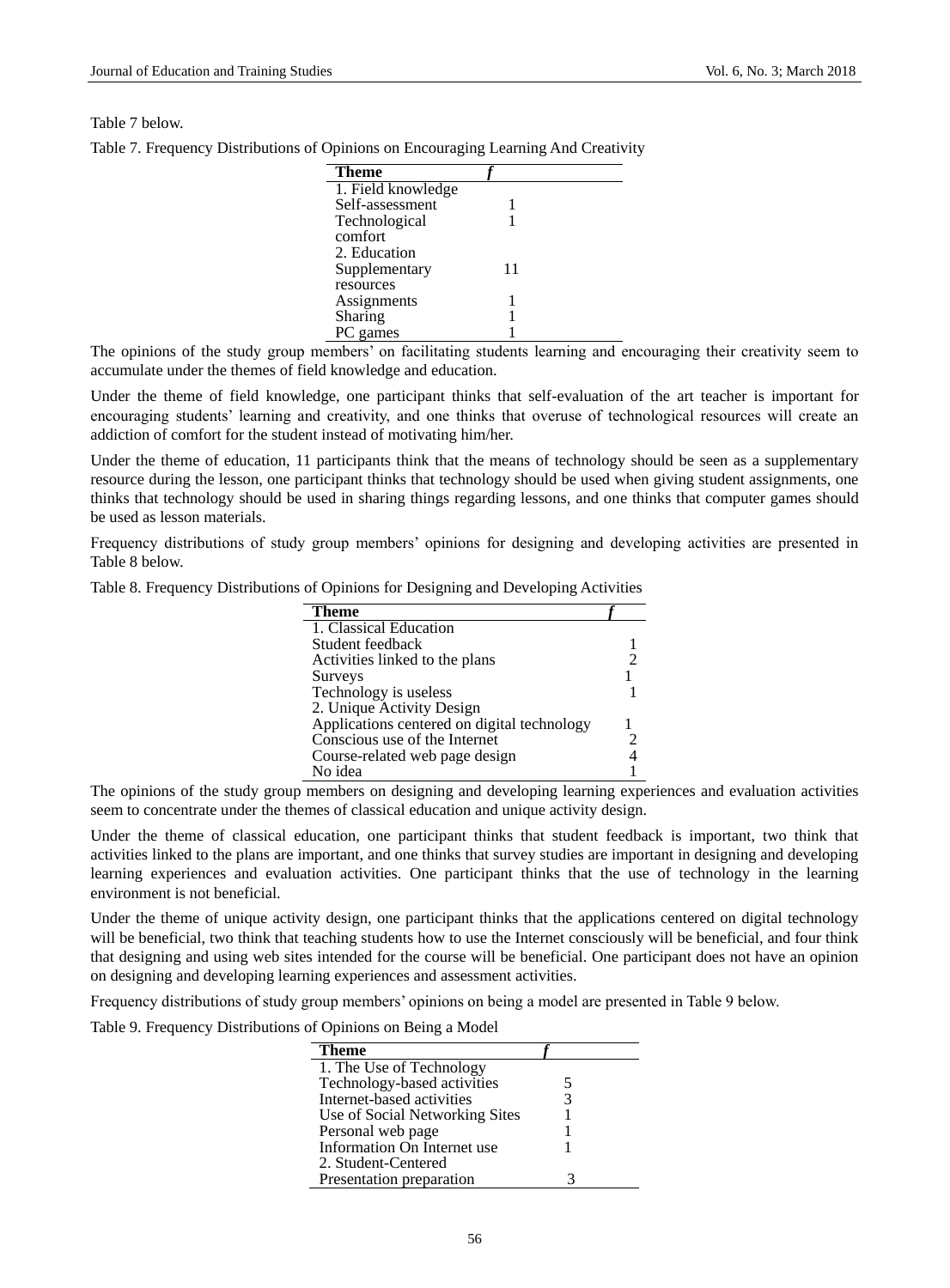The opinions of the study group members' on being a model in studying and learning seem to accumulate under the theme of student-centered applications.

Under the theme of technology use, five participants think that the art teacher's planning of tech-based activities is important, three think that adoption of Internet-based education by the art teacher is important, one thinks that using social networks is important, and one thinks that art teachers giving information on how to use the Internet is important in being a model for the student in terms of studying and learning.

Under the theme of the student-centered applications, three participants think that having students prepare presentations is important in becoming a model for the student in studying and learning terms.

Frequency distributions of study group members' opinions on responsibility awareness are presented in Table 10 below.

Table 10. Frequency Distributions of Opinions on Responsibility Awareness

| <b>Theme</b>                  |    |
|-------------------------------|----|
| Encouraging consciousness     |    |
| Conscious use of the Internet | 10 |
| Informing parents             |    |
| Informing about research      |    |
| No idea                       |    |
|                               |    |

The opinions of the study group members' on promoting responsibility and being a model seem to concentrate under the theme of encouraging consciousness.

Under the theme of encouraging consciousness; 10 participants think that guiding students to using the Internet consciously and educating them on this issue is important, one thinks that it is important to inform parents about using the Internet consciously, one thinks that educating students on how to conduct research on the Internet is important in terms of encouraging individuals about the responsibilities that an individual who is a member of the Information Society needs to have and being a model. Four participants have no opinion on this issue.

Frequency distributions of opinions toward professional development are presented in Table 11 below.

Table 11. Frequency Distributions of Opinions Toward Professional Development

| <b>Theme</b>         |   |
|----------------------|---|
| Life-long learning   |   |
| Symposium            | 3 |
| In-service education |   |
| Conferences          | 2 |
| Online courses       |   |
| Seminars             | 2 |
| Self-organizing      |   |
| <b>Biennials</b>     |   |
| Exhibitions          |   |
| No idea              |   |

We see that the opinions of the study groups on participating in professional development and leadership activities concentrate under the theme of life-long learning.

Under the theme of life-long learning, three participants support in symposiums, one supports participation in in-service training, two support participation in conferences, one supports participation in online courses, one supports seminars, one supports participation in biennials, one supports exhibitions, and one supports participation in organizing his own professional development and leadership activities . Six participants have no idea about this issue.

#### **4. Results**

In the study, the following results have been obtained.

- The majority of the study group are not aware of the art teacher standards set by the ISTE.
- The majority of the study group use a social networking site but do not use a mobile application.
- The majority of the study group use the Internet for information-research purposes.
- The majority of the study group follows the agenda on the Internet.
- The study group thinks that the art teacher's field knowledge and the inclusion of technology in teaching-learning activities play an important role in facilitating learning and encouraging creativity.
- The study group is of the opinion that classical education and unique activity design can be uses in the design and development of learning experiences and evaluation activities.